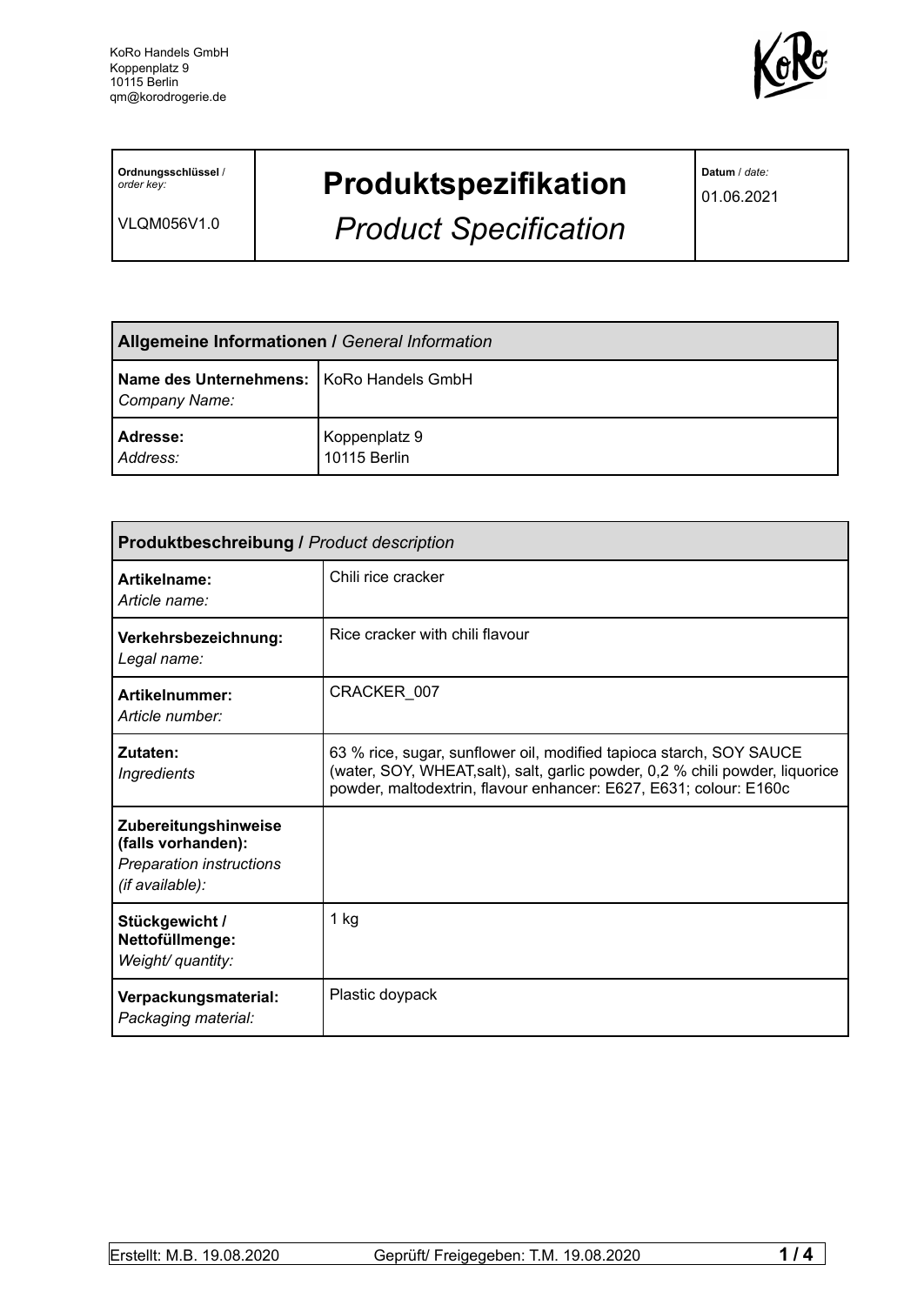

| <b>Produktbeschreibung / Product description</b>               |                                                                                                                                                                                                                                                                                                        |  |
|----------------------------------------------------------------|--------------------------------------------------------------------------------------------------------------------------------------------------------------------------------------------------------------------------------------------------------------------------------------------------------|--|
| <b>Besondere</b><br>Eigenschaften:<br>Special characteristics: | □ bio /organic (Öko-Kontrollstelle / organic control body: __________<br>$\Box$ fairtrade / fairtrade<br>x vegan / vegan<br>x vegetarisch / vegetarian<br>$\Box$ glutenfrei / glutenfree<br>x laktosefrei / lactose-free<br>$\Box$ koscher / kosher<br>$\Box$ halal / halal<br>$\Box$ andere / others: |  |

| Sensorische Beschreibung / Sensorical description |                                                             |  |
|---------------------------------------------------|-------------------------------------------------------------|--|
| Aussehen / Farbe:<br>Appearance / Colour:         | Baked rice snack with chili flavour, light brown to reddish |  |
| Geschmack:<br>Flavour:                            | Rice, soy sauce and spicy chili                             |  |
| Geruch:<br>Odour:                                 | Characteristic                                              |  |
| Konsistenz:<br>Texture:                           | Crispy / crunchy                                            |  |

| Nährwertangaben pro 100 g / Nutritional information per 100 g  |            |           |  |
|----------------------------------------------------------------|------------|-----------|--|
| Energie: I Energy value:                                       | 1968 / 469 | kJ / kcal |  |
| Fett: / Fat:                                                   | 19         | g         |  |
| Davon gesättigte Fettsäuren: I of which saturated fatty acids: | 1,8        | g         |  |
| Kohlenhydrate: I Carbohydrates:                                | 70         | g         |  |
| Davon Zucker: / Of which sugar:                                | 15         | g         |  |
| <b>Ballaststoffe: / Fibre:</b>                                 | 0          | g         |  |
| Eiweiß: / Protein:                                             | 5,8        | g         |  |
| Salz: / Salt:                                                  | 2,75       | g         |  |
| sonstige Angaben: / other values:                              |            |           |  |
|                                                                |            |           |  |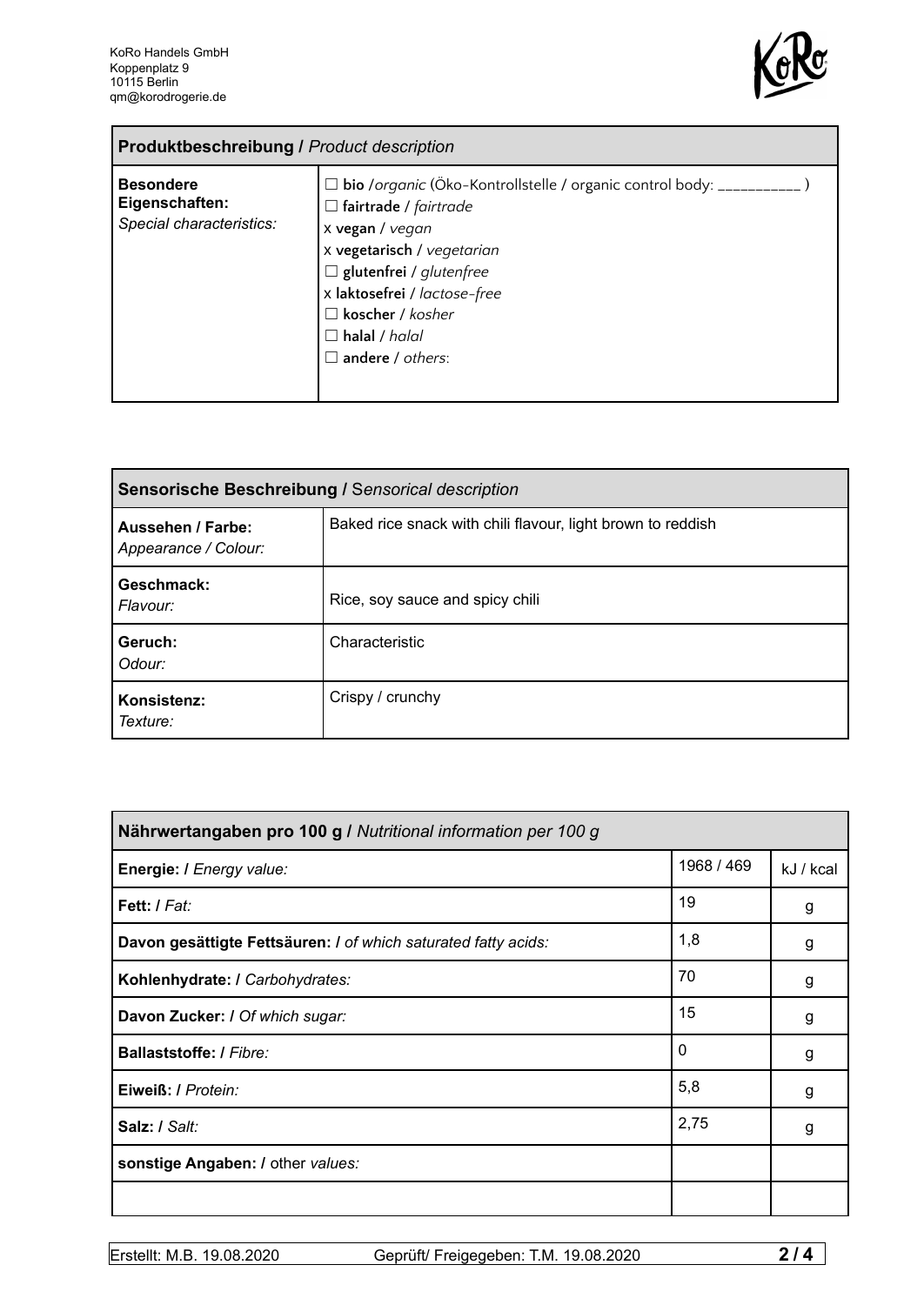

| Lagerung und Haltbarkeit / Storage and Shelf Life             |                                                      |  |
|---------------------------------------------------------------|------------------------------------------------------|--|
| Optimale<br>Lagerungsbedingungen:<br>Storage recommendations: | Store in a cool and dry place, protected from light. |  |
| Mindesthaltbarkeit:<br>Expected shelf life:                   | 12 months                                            |  |

## **Allergenkennzeichnung gemäß LMIV 1169 / 2011 /** *Allergen Declaration according to EU Regulation 1169 / 2011*

**Legende:** *Key*

*a.* **Allergen ist in der Rezeptur enthalten /** *Allergen contained in recipe*

- *b.* **Risiko der Kreuzkontamination ist möglich /** *Possible risk of cross contamination*
- **c. Allergen ist in der Rezeptur nicht enthalten /** *Allergen not contained in recipe*

|                                                     | a             | b                 | C            |
|-----------------------------------------------------|---------------|-------------------|--------------|
| Glutenhaltiges Getreide / gluten-containing cereals | X             | П                 | П            |
| Krustentiere / Crustaceans:                         |               | $\vert \ \ \vert$ | X            |
| Ei / Egg                                            |               | $\vert \ \ \vert$ | $\mathsf{x}$ |
| Fisch / Fish                                        | $\mathsf{L}$  | П                 | X            |
| Soja / Soy                                          | X             | П                 | П            |
| Milch (Laktose) / Milk (lactose)                    | $\mathsf{L}$  | П                 | X            |
| Erdnüsse / Peanuts                                  | $\mathsf{L}$  | X                 | $\Box$       |
| Andere Schalenfrüchte* I Other edible nuts*         | П             | $\mathsf{x}$      | П            |
| Sellerie / Celery                                   |               | $\vert \ \ \vert$ | X            |
| Senf / Mustard                                      | . I           | Ш                 | X            |
| Sesam / Sesame                                      |               | X                 | П            |
| Schwefeldioxid und Sulphite / Sulphur dioxide       | $\mathcal{L}$ | $\vert \ \ \vert$ | X            |
| Lupinen / Lupin                                     |               | $\vert \ \ \vert$ | X            |
| <b>Weichtiere / Molluscs</b>                        |               |                   | X            |

**\* Mandeln /** *Almonds***, Haselnüsse /** *Hazelnuts***, Walnüsse /** *Walnuts***, Cashewnüsse /** *Cashews***, Pecannüsse,** *Pecans,* **Paranüsse /** *Brazil nuts***, Pistazien /** *Pistachios***, Macadamianüsse /** *Macadamia nuts*